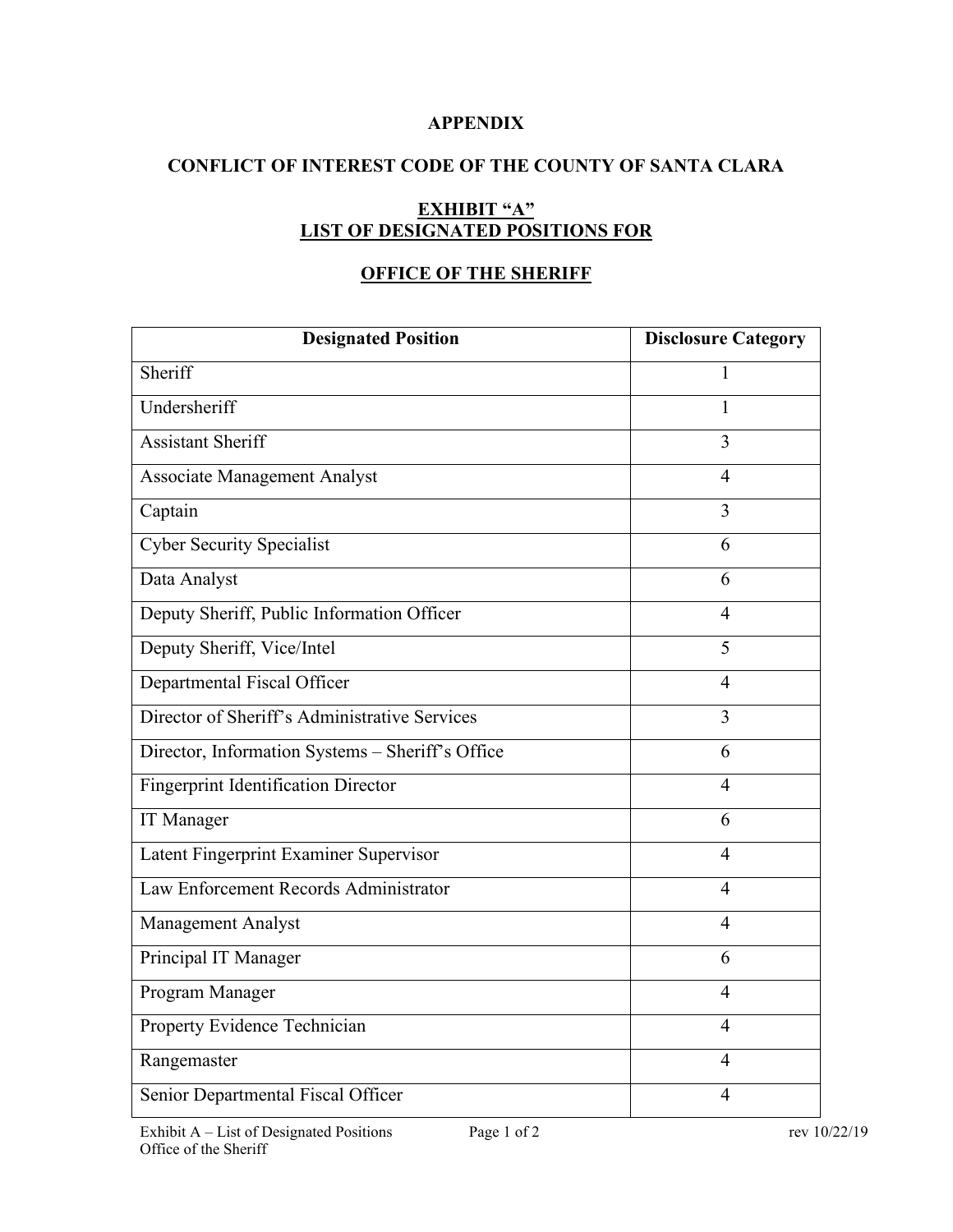| <b>Designated Position</b>                                                                               | <b>Disclosure Category</b> |
|----------------------------------------------------------------------------------------------------------|----------------------------|
| Senior Management Analyst                                                                                | 4                          |
| Senior Systems Administrator                                                                             | 6                          |
| Senior Training and Staff Development Specialist                                                         | 4                          |
| Sheriff's Lieutenant                                                                                     | $\overline{4}$             |
| Sheriff's Sergeant, Academy                                                                              | 4                          |
| Sheriff's Sergeant, Cal-MMET (California Multi-Jurisdictional<br>Methamphetamine Enforcement Task Force) | 4                          |
| Sheriff's Sergeant, CMTF (County Wide Multi-Hazard Multi-<br>Discipline Task Force)                      | 4                          |
| Sheriff's Sergeant, Mutual Aid Coordinator                                                               | $\overline{4}$             |
| Sheriff's Sergeant, Range                                                                                | $\overline{4}$             |
| Sheriff's Sergeant, RATTF (Regional Auto Theft Task Force)                                               | 4                          |
| Sheriff's Sergeant, REACT Task Force (Rapid Enforcement<br>Allied Computer Team)                         | 4                          |
| Sheriff's Sergeant, Recruitment                                                                          | 4                          |
| Sheriff's Sergeant, Reserve Division                                                                     | 4                          |
| Sheriff's Sergeant, SAFE Task Force (Sexual Assault Felony<br>Enforcement)                               | $\overline{4}$             |
| Sheriff's Sergeant, Vice/Intel                                                                           | 5                          |
| <b>Technology Architect</b>                                                                              | 6                          |
| Consultant                                                                                               | $\overline{2}$             |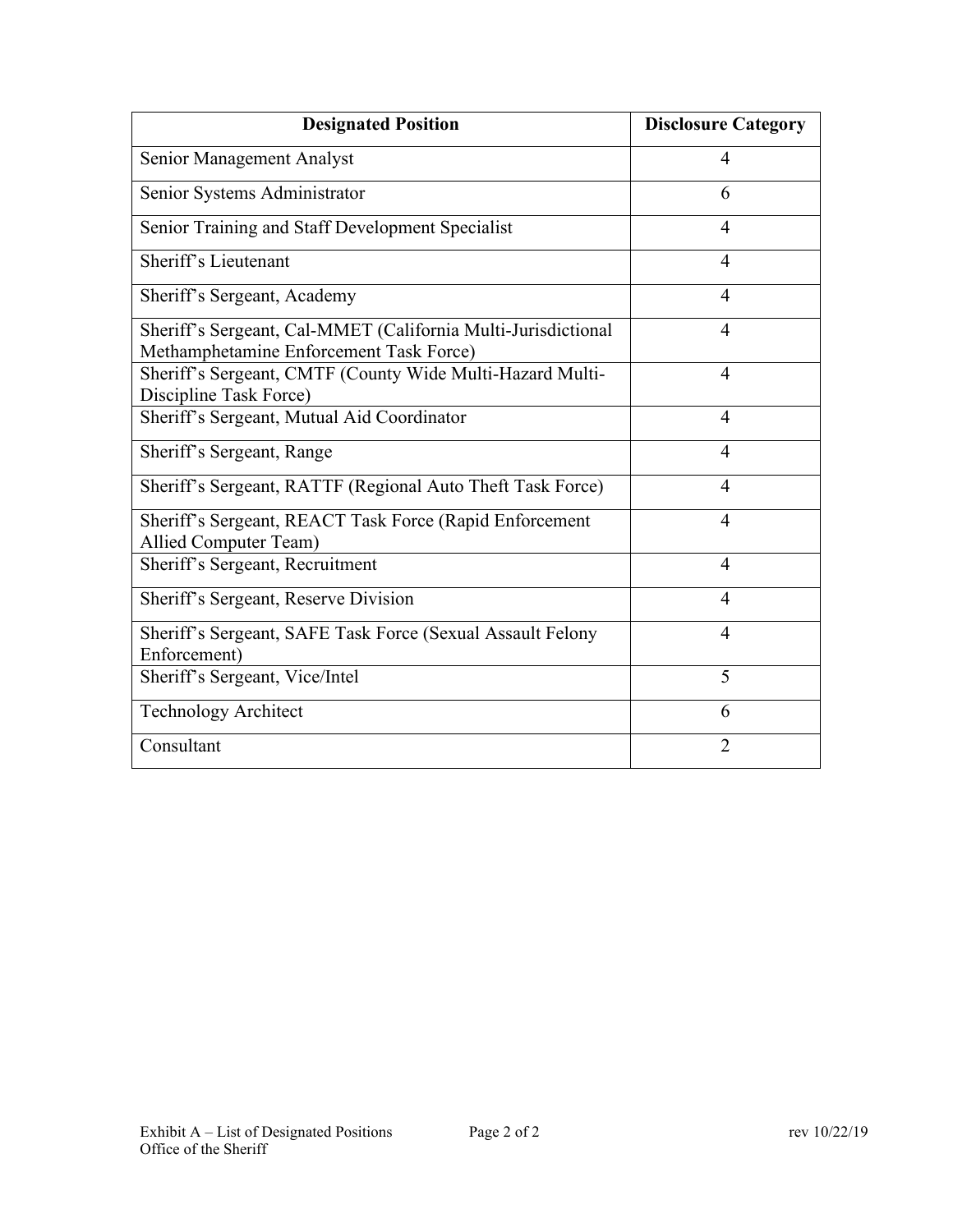#### **APPENDIX**

### **CONFLICT OF INTEREST CODE OF THE COUNTY OF SANTA CLARA**

### **EXHIBIT "B" DISCLOSURE CATEGORIES FOR**

### **OFFICE OF THE SHERIFF**

Pursuant to the County of Santa Clara's Conflict of Interest Code, Disclosure Categories 1 and 2 shall read as follows for all Code Agencies.

**Disclosure Category 1**: Persons in this category shall disclose:

(1) all investments in, business positions in, and income (including gifts, loans and travel payments) from:

(a) all sources that provide, plan to provide, or have provided in the last two years, facilities, goods, software, hardware, or related technology, equipment, vehicles, machinery or services, including training or consulting services, to the County;

(b) all sources that are subject to the regulatory, monitoring, investigatory, enforcement, valuation, certification, permit or licensing authority of, or have an application for a license, permit or certificate pending before, the County;

(c) all sources that receive, are planning to apply to receive, or have received in the last two years, grants or other monies from or through the County; and sources that receive referrals to provide assessments and/or treatments that are required or recommended by the County; and

(2) all interests in real property in the County of Santa Clara located entirely or partly within the County, or within two miles of County boundaries, or of any land owned or used by the County.

**Disclosure Category 2**: Each Consultant shall disclose: (1) all investments in, business positions in, and income (including gifts, loans and travel payments) from: (a) all sources that provide, plan to provide, or have provided in the last two years, facilities, goods, software, hardware, or related technology, equipment, vehicles, machinery or services, including training or consulting services, to the County; (b) all sources that are subject to the regulatory, monitoring, investigatory, enforcement, valuation, certification, permit or licensing authority of, or have an application for a license, permit or certificate pending before, the County; (c) all sources that receive, are planning to apply to receive, or have received in the last two years, grants or other monies from or through the County; and sources that receive referrals to provide assessments and/or treatments that are required or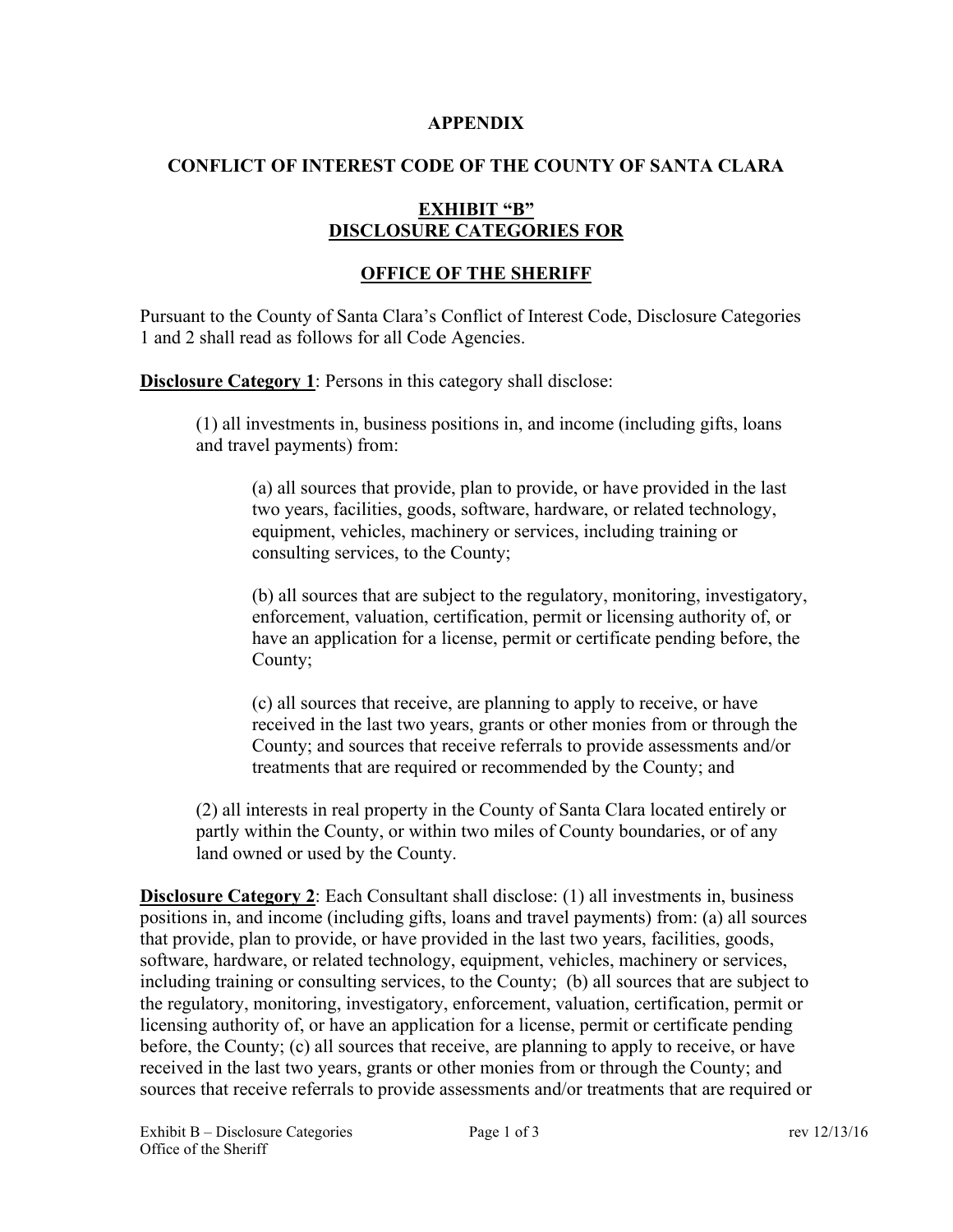recommended by the County; and (2) all interests in real property in the County of Santa Clara located entirely or partly within the County, or within two miles of County boundaries, or of any land owned or used by the County, subject to the following limitation: the Code Agency for which a consultant works may determine in writing, following approval by County Counsel as to form and legality, that the particular consultant is hired to perform a range of duties that is limited in scope and, thus, is not required to comply with the full disclosure requirements described above, but instead must comply with more tailored disclosure requirements specific to that consultant. Such a determination shall include a description of the consultant's duties and, based upon that description, a statement of the extent of disclosure requirements.

In addition to the above two categories, the Office of the Sheriff shall have the following categories:

**Disclosure Category 3:** Persons in this category shall disclose:

(1) all investments in, business positions in, and income (including gifts, loans and travel payments) from:

(a) all sources that provide, plan to provide, or have provided in the last two years, facilities, goods, software, hardware, or related technology, equipment, vehicles, machinery or services, including training or consulting services, to the Office of the Sheriff;

(b) all sources that are subject to the regulatory, permit or licensing authority of, or have an application for a license or permit pending before, the Office of the Sheriff;

(c) all sources that receive, are planning to apply to receive, or have received in the last two years, grants or other monies (i) from or through the Office of the Sheriff, or (ii) from or through the County related to the work of the Office of the Sheriff; and

(2) all interests in real property in the County of Santa Clara located entirely or partly within the County, or within two miles of County boundaries, or of any land owned or used by the County.

// // // // //